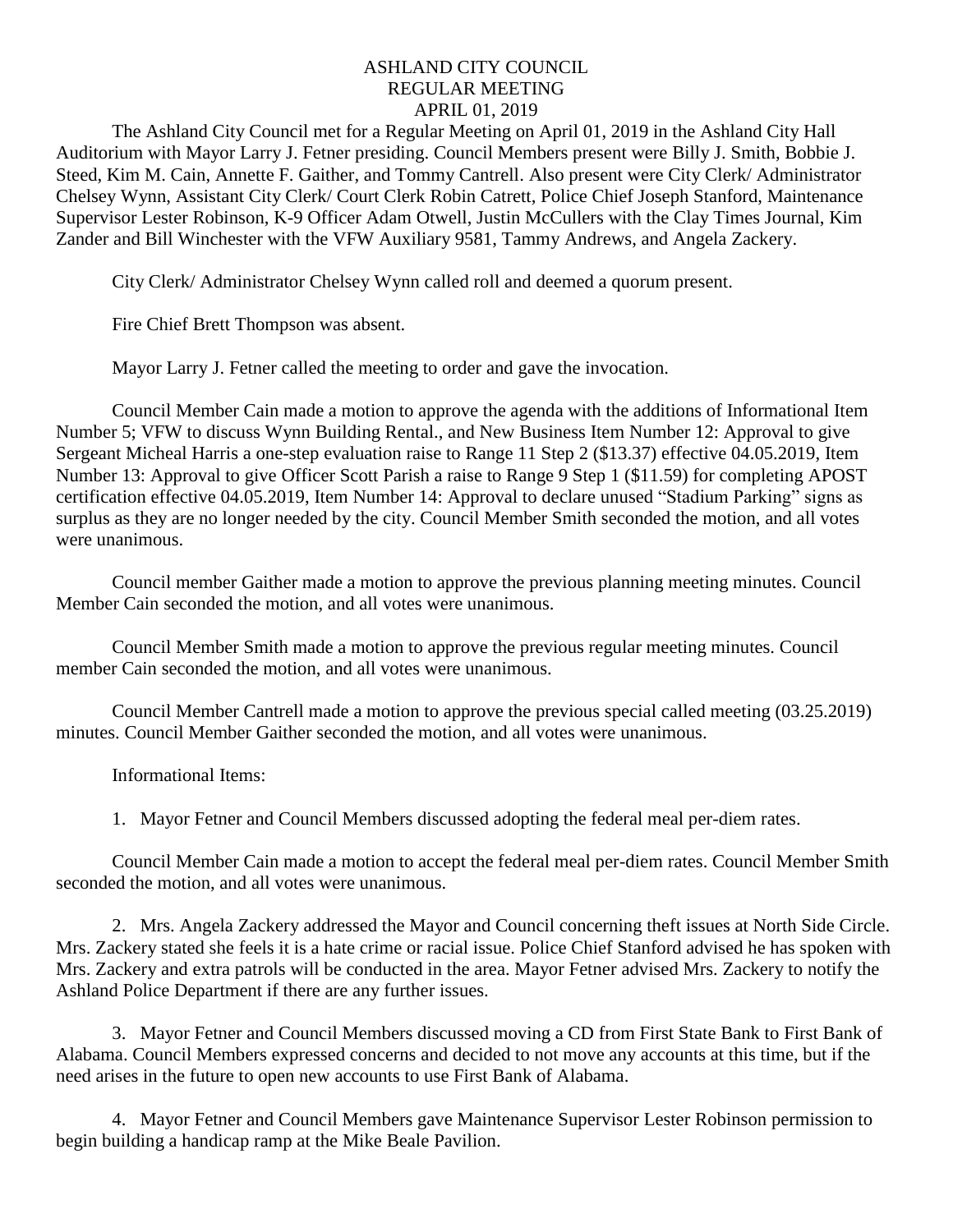5. Ms. Karen Zander and Mr. Bill Winchester addressed the Mayor and Council concerning the VFW Auxiliary 9581 using the Wynn Building for 2 fund raisers this year on June 01, 2019 and November 09, 2019. Ms. Zander and Mr. Winchester requested the city to waive the rental fees due to the VFW holding a 501C3 and that all the proceeds will be used to help local veterans.

Council Member Gaither made a motion to waive the Wynn Building Rental fees for the VFW Auxiliary 9581 for June 01, 2019 and November 09, 2019. Council Member Cantrell seconded the motion, and all votes were unanimous.

Committee Reports:

Mayor Fetner read a statement from Fire Chief Brett Thompson concerning fire safety.

Council Member Smith did not report.

Council Member Steed did not report.

Council Member Cain reported she is waiting to hear about the Splash Pad pre application, and updated everyone on the progress of the Open Spaces Sacred Places pocket park.

Council Member Gaither did not report.

Council Member Cantrell did not report.

Police Chief Stanford reported Officer Parish graduates from the Police Academy on April 04, 2019. Chief Stanford invited everyone to attend. Police Chief Stanford also reported on parking issues at Williamson Field, a travel trailer, and the Jordan's Service Station Burglary.

Maintenance Supervisor Robinson reported the City Cemetery was cut for the first time this season today and has been added to the schedule. Supervisor Robinson also reported Randy Hanner has been doing sidearm cutting today, the Bradford Pear tree has been removed from City Hall, and the Maintenance Department has been assisting Ellen Sewell with the pocket park by offering services and unused materials from the Maintenance shop. Supervisor Robinson also advised NCRS did an inspection on the Watershed and found one issue. The issue has been corrected. Supervisor Robinson also polled the Mayor and Council on a color to paint the old Police Department.

City Clerk/ Administrator Wynn advised the Retirement Services of Alabama has changed the way we report retirement. City Clerk Wynn commended Assistant City Clerk Robin Catrett for working to learn the new system. City Clerk Wynn advised the new system has resulted in more time being spent to report retirement. City Clerk Wynn also reported she is checking on Direct Deposit for City Employees.

New Business:

Council Member Smith made a motion approving the bills received since the last regular meeting in the amount of \$29,942.81. Council Member Cain seconded the motion, and all votes were unanimous.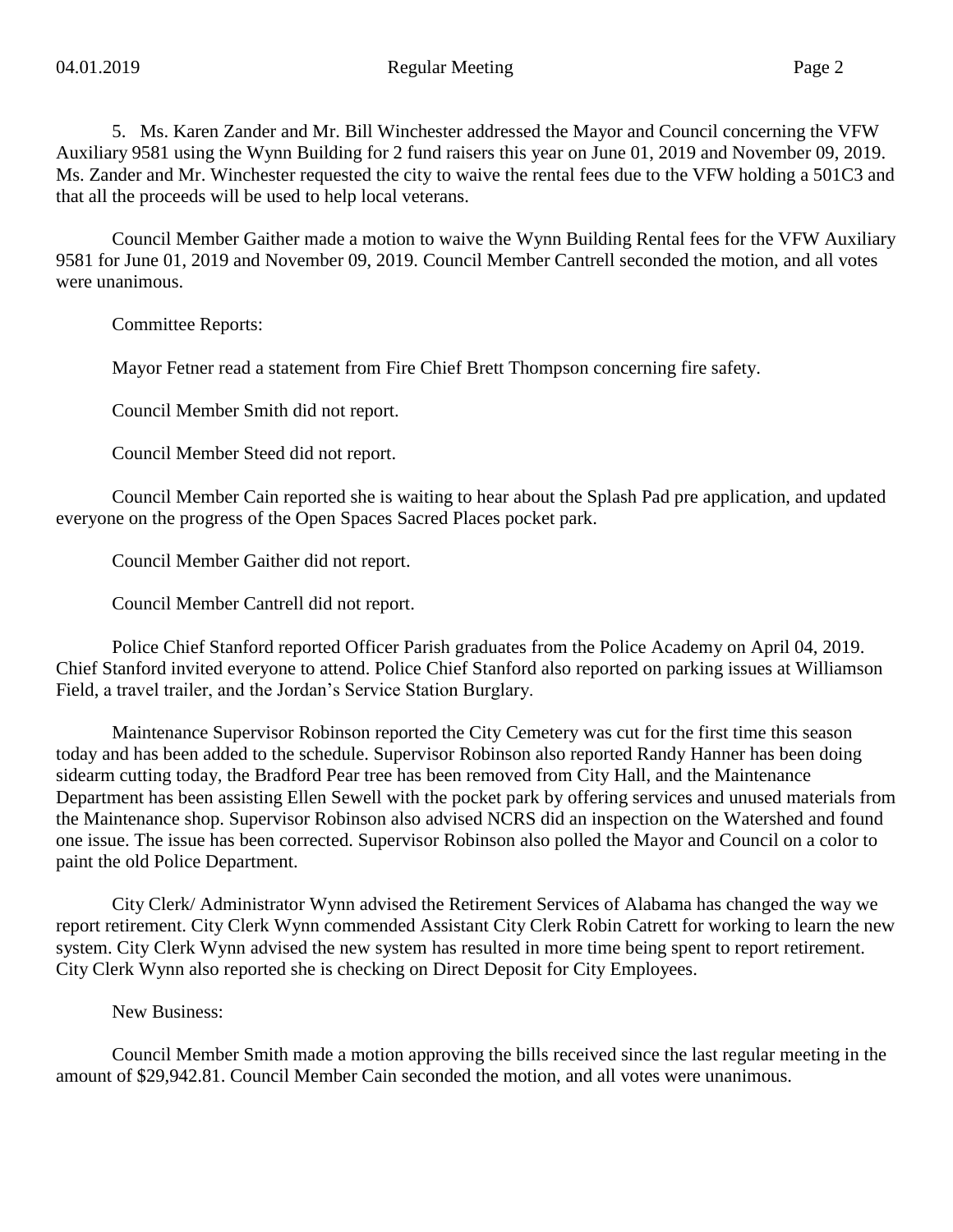Council Member Smith made a motion approving City Clerk Chelsey Wynn and Assistant City Clerk Robin Catrett to attend AAMCA Winter Conference (election training) in Gulf Shores December 4-6, 2016 at a registration cost of \$285 and a room rate of \$99.00 a night per person. Council Member Gaither seconded the motion, and all votes were unanimous.

Council Member Cain made a motion approving the lease agreement with Gary Martin. Council Member Cantrell seconded the motion, and all votes were unanimous.

Council Member Cain made a motion approving to advertise in the Spring edition of At Home in Clay County magazine at a cost of \$300.00. Council Member Gaither seconded the motion, and all votes were unanimous.

Council Member Cantrell made a motion approving to pay Ag-Pro \$257.56 for lawn mower belts for the Maintenance Department. Council Member Smith seconded the motion, and all votes were unanimous.

Council Member Gaither made a motion approving to give William Robinson a one-step probationary period raise to Range 15 Step 8 (\$20.16) and take him off probation effective 04.06.2019. Council Member Cain seconded the motion, and all votes were unanimous.

Council Member Gaither made a motion approving to pay Municipal Workers Compensation Fund \$1521.00 for final audit adjustment billing. Council Member Cantrell seconded the motion, and all votes were unanimous.

Council Member Cantrell made a motion approving to pay Driveway Doctor \$2400.00 to seal the walking trail at the park. Council Member Cain seconded the motion, and all votes were unanimous.

Council Member Steed made a motion approving to pay Driveway Doctor \$3200.00 to seal and restripe North parking lot and drive at park. Council Member Cantrell seconded the motion, and all votes were unanimous.

Council Member Gaither made a motion to table Item Number 10; Approval to pay Driveway Doctor \$1250.00 to seal and restripe the South parking lot at the park that is sealable. Council Member Cantrell seconded the motion, and all votes were unanimous.

Maintenance Supervisor Robinson to get a quote on paving the area that cannot be sealed in this parking lot.

Council Member Gaither made a motion to pay Modern Day Knights, LLC \$364.90 for uniforms for Officer Dustin McGraw. Council Member Cain seconded the motion, and all votes were unanimous.

Council Member Steed made a motion approving to give Sergeant Micheal Harris a one-step evaluation raise to Range 11 Step 2 (\$13.37) effective 04.05.2019. Council Member Cantrell seconded the motion, and all votes were unanimous.

Council Member Cain made a motion to give Officer Scott Parish a raise to Range 9 Step 1 (\$11.59) for completing APOST certification effective 04.05.2019. Council Member Steed seconded the motion, and all votes were unanimous.

Council Member Cantrell made a motion to declare unused "Stadium Parking" signs as surplus as they are no longer needed by the city. Council Member Cain seconded the motion, and all votes were unanimous.